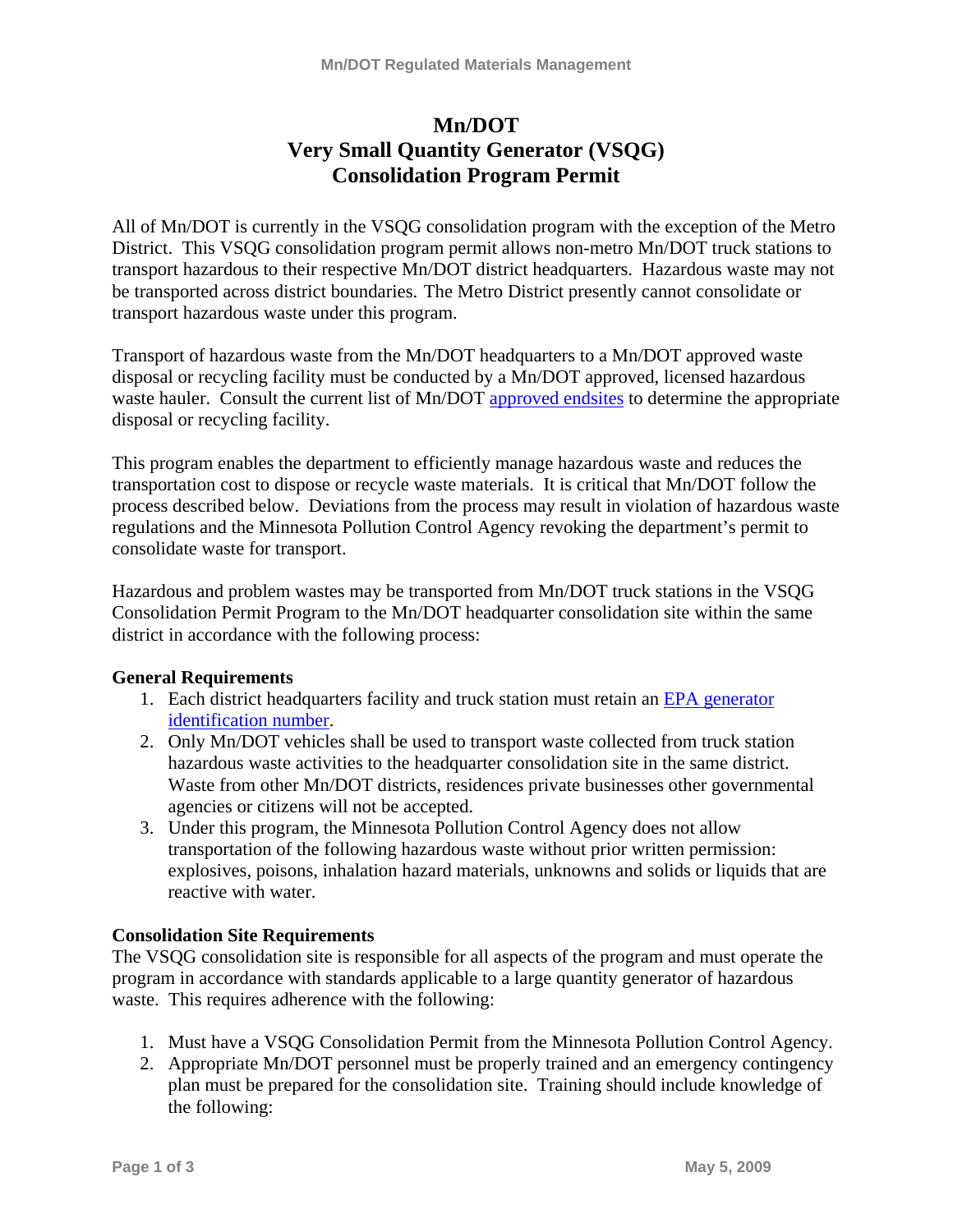- use of shipping papers with the proper DOT shipping name
- marking and labeling waste containers
- transportation requirements of waste
- proper selection of storage and shipping containers
- emergency response procedures.

The Office of Environmental Services [Waste Management Team](http://www.dot.state.mn.us/environment/regulated-materials/pdf/rwm/section-5.pdf) will assist with any training needs upon request.

3. Store waste in accordance with item C, page 4 and 5 of the Mn/DOT VSQG [Consolidation Program Master Application.](http://www.dot.state.mn.us/environment/regulated-materials/pdf/rwm/section-15-vsqg-consolidation.pdf) This document contains waste management and storage requirements specific to Mn/DOT districts.

# **Recordkeeping Requirements**

The program operator must keep a written operating log at the consolidation site. This operating log must be retained for a minimum of three years. After three years, the records can be shipped to OES [provide link] for permanent storage. Minimum information required in the operating log includes the following:

- 1. Name of truck station, address and EPA ID number shipped from.
- 2. Name and quantity of each hazardous waste and problem waste consolidated.
- 3. Date the waste was received at the district headquarters consolidation site.
- 4. Date the waste was shipped from the consolidation site to the [endsite.](http://www.dot.state.mn.us/environment/regulated-materials/pdf/waste-contractors.pdf)

The consolidation site operator at the district headquarters must provide the truck station a [VSQG consolidation shipping paper](http://www.dot.state.mn.us/environment/regulated-materials/pdf/rwm/section-15-vsqg-ship.pdf) for shipment of the waste. This shipping paper must be retained for a minimum of three years. After three years, the records can be shipped to [OES](http://www.dot.state.mn.us/environment/regulated-materials/pdf/rwm/section-5-contacts-.pdf) for permanent storage. The shipping paper must include the following:

- 1. Name, address, and EPA ID number of the truck station shipped from.
- 2. Name and quantity of each hazardous waste and problem waste received.
- 3. Date the waste was received at the district headquarter consolidation site.
- 4. Signatures of the generator and consolidation site personnel.

*For both the district headquarter consolidation site and truck station, retaining a copy of a completed shipping paper consisting of the above information is adequate under this program.* 

# **Transportation**

1. Under this program, Mn/DOT may transport their own waste using Mn/DOT personnel and Mn/DOT vehicles to a licensed VSQG consolidation site within the same district where the waste was generated. A licensed hazardous waste transporter is not required to bring the waste from the truck stations to the district headquarter consolidation site. However, a licensed hazardous transporter must be used to deliver the waste from the district headquarter consolidation site to the endsite.